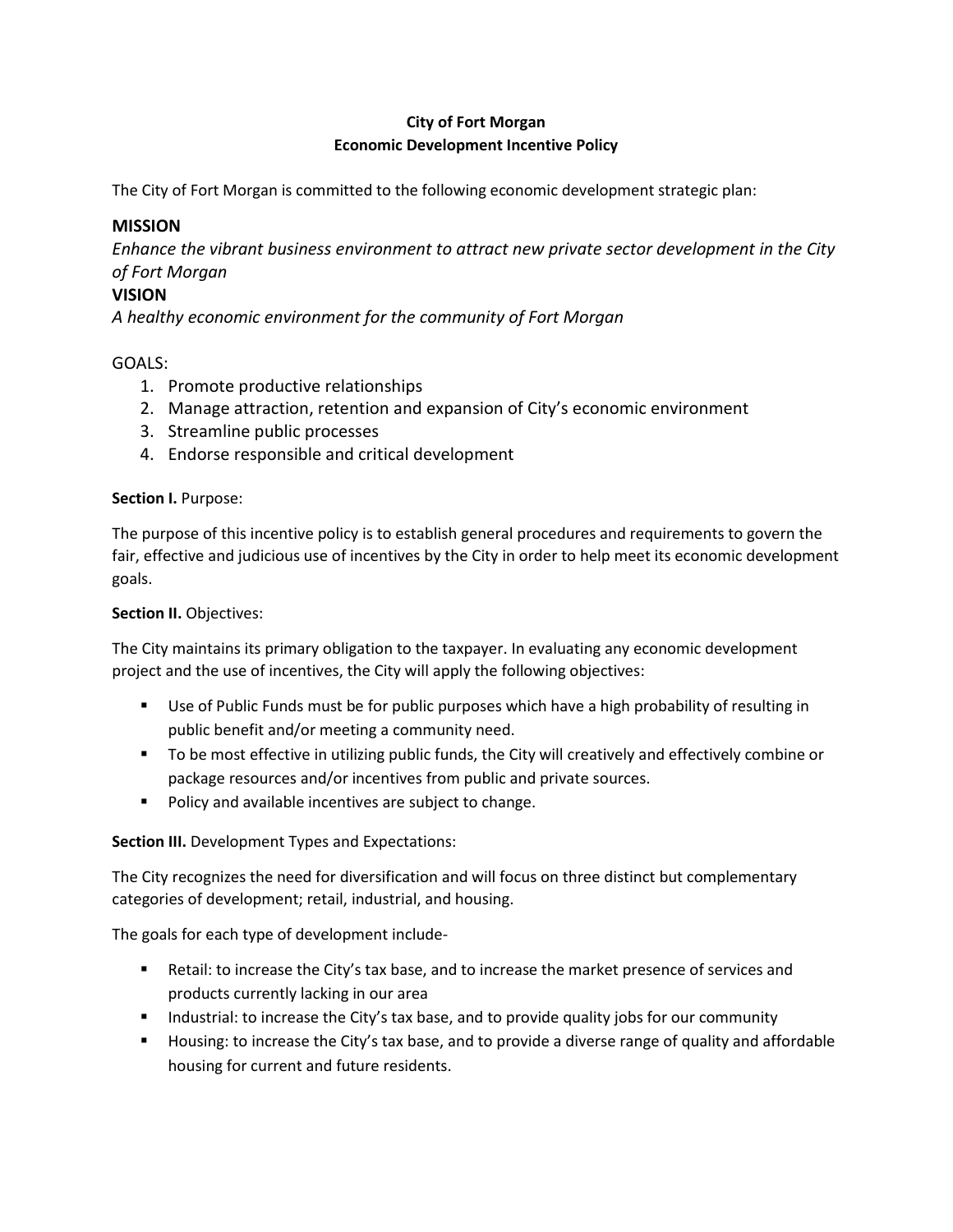Regardless of the type of development the Council expects and will adhere to compliance with all applicable local, state, and federal regulations and zoning codes

The expectations for each type of development include:

Retail

- Sound business plans and/or proven track record of successful retail sales and services
- Unique, niche, or products and services that are currently lacking in this geographic area
- Creation of full-time jobs for local labor force
- **Increase tax base through new construction, and/or expansion and improvement of existing** structures both interior and exterior
- **EXECOMPLE COMPLIANCE WEIGHT AND INCOCOLLY ADDETED** COMBINIONS **CONST**

### Industrial

- Sound business plans and/or proven track record of stability
- Creation of full-time jobs that support the local labor force and/or provide employment opportunities that draw people to the area
- **Increase tax base through new construction, and/or expansion and improvement of existing** structures both interior and exterior
- **EXECOMPLE COMPLIANCE With all applicable regulations and zoning codes**

### Housing

- **Sound business plans and/or proven track record of quality development**
- **Sustainable housing that reflects the diverse demographic profile of the City**
- **EXECOMPLE COMPLIANCE WEIGHT AND INCOCOLLY ADDETED** COMBINIONS **CONST**

## **Section IV.** Economic Development Incentives:

In support of the City's commitment, several types of incentives are available either individually or in various combinations. All incentive packages are calculated based on the capital investment and demonstrable benefit of the project for the community. The Council may be willing to negotiate with potential developers.

Incentives include but are not limited to:

Provision of land and property

 The City has several pieces of real estate for sale that are ready for development. There are also privately owned properties within City limits that are available for purchase.

Site preparation including infrastructure improvements

 The City is willing to work in conjunction with the developer's engineering representatives to create reasonable, cost-effective infrastructure options. Provision of materials and expert resources may be negotiated, including fill material, environmental investigations, wetland investigations, permitting processes, etc.